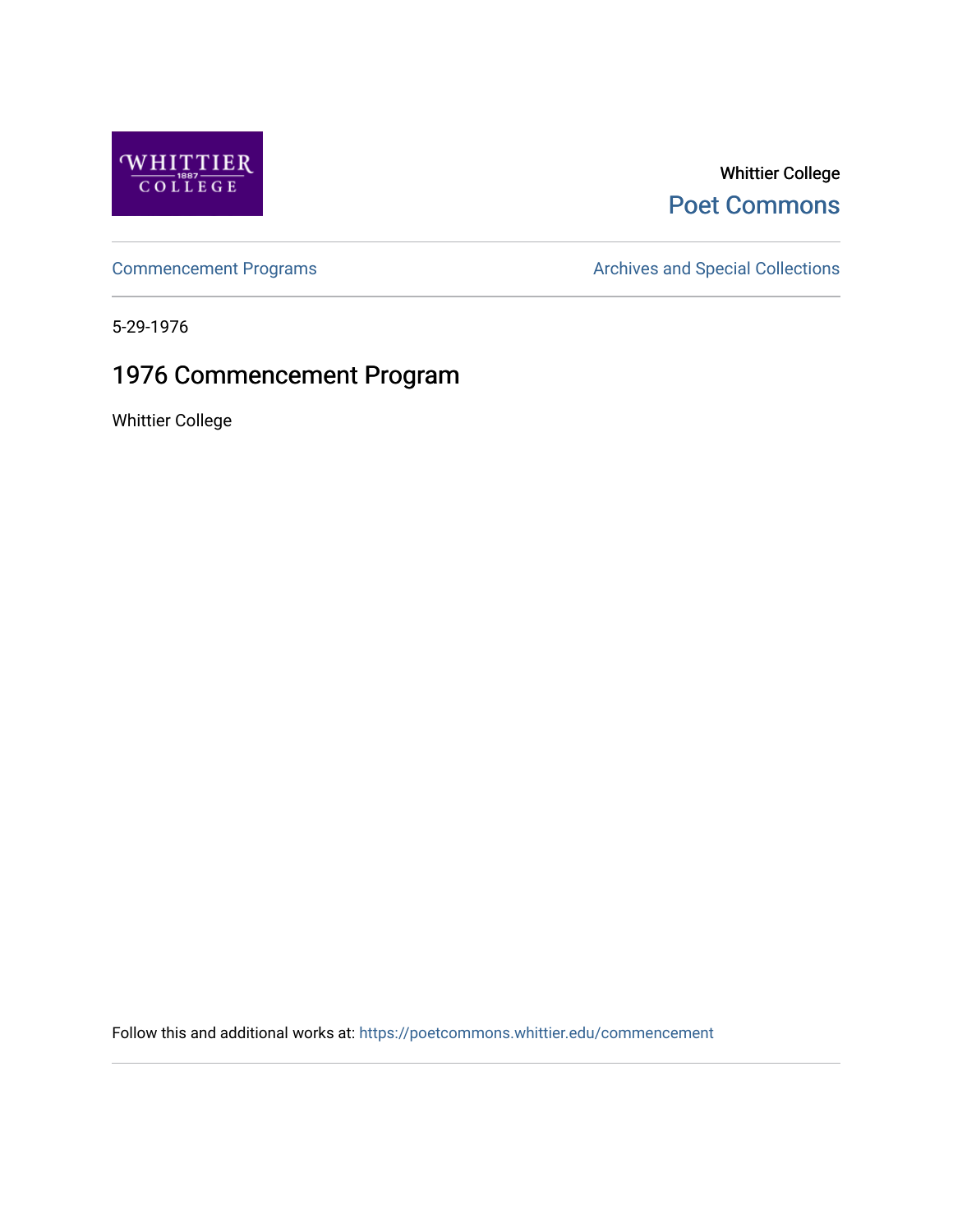# The Seventy-third Annual Commencement of

# Whittier College

May 29, 1976

Four o'clock in the afternoon The Herbert E. Harris Amphitheatre Whittier, California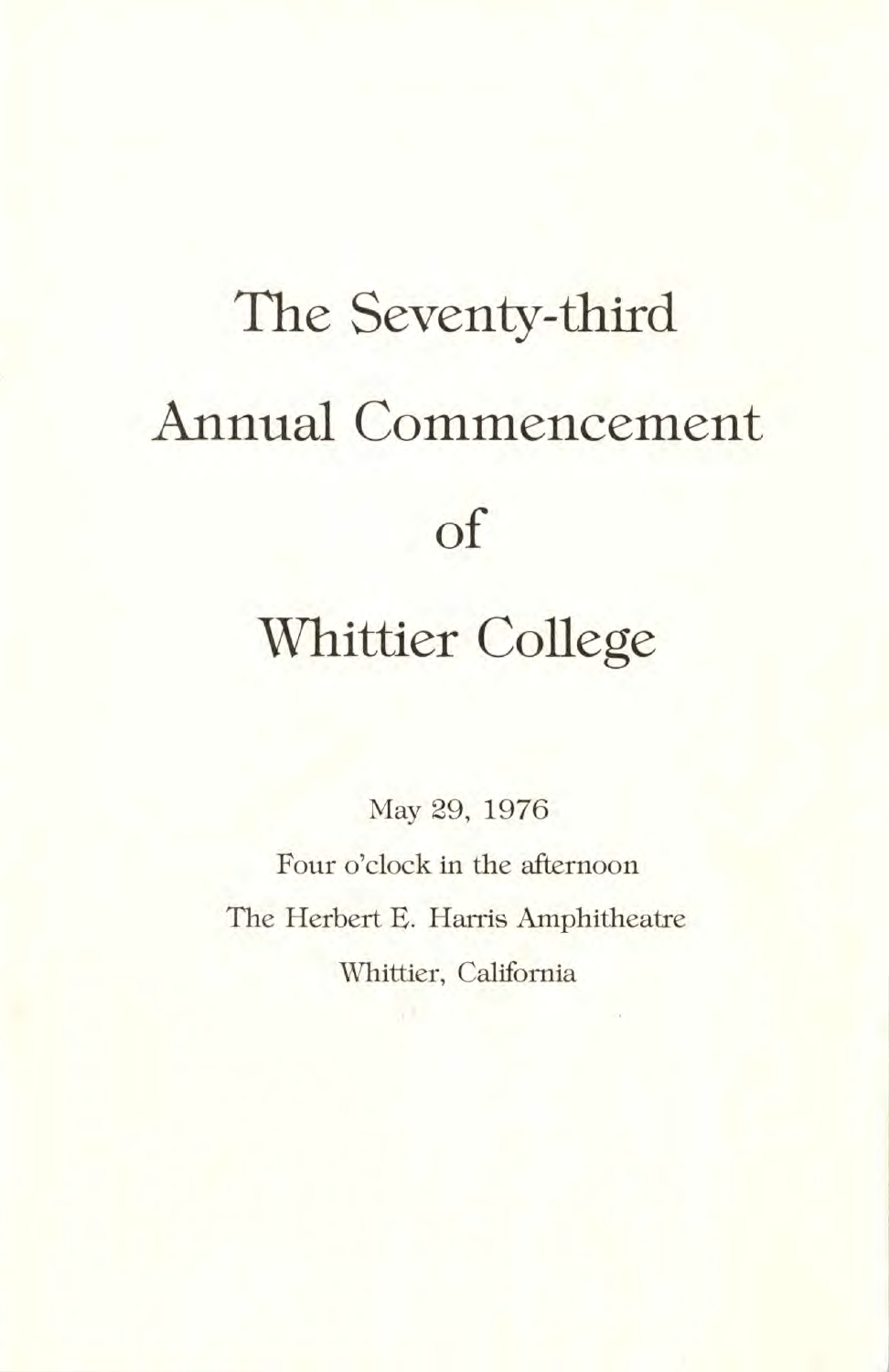#### THE MACE

During the middle ages the mace was carried into battle by churchmen, who were forbidden by church law to bear edged weapons. The mace was later carried before the king by his bodyguard and eventually became the symbol of authority. A mace is now commonly used by governments and by institutions of higher learning in ceremonial procession.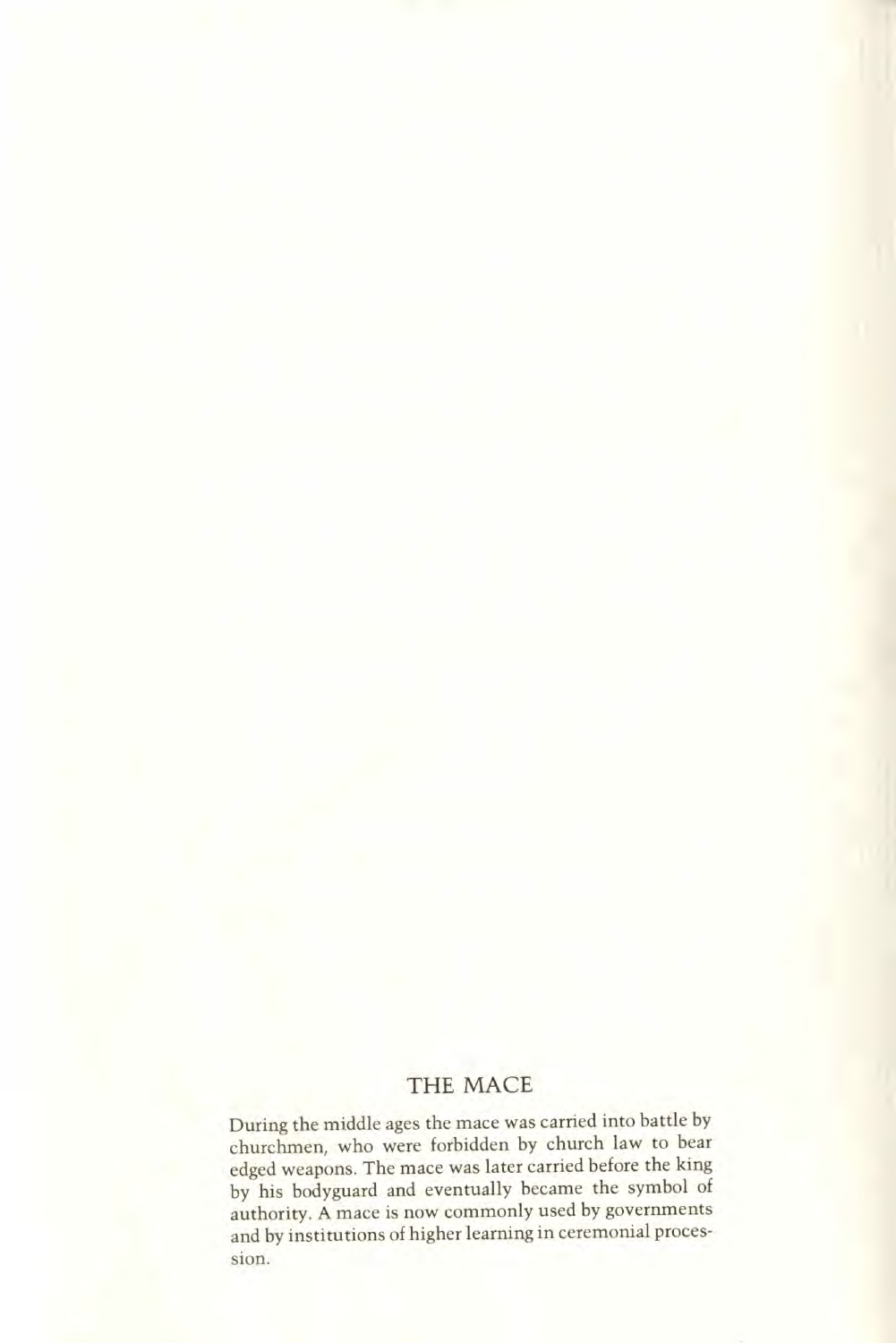### **Program**

PROCESSIONAL—"Prelude in E Flat Major" ................. Bach

INVOCATION Gary Stratman, M.D., M.Div. Chaplain of the College

ADDRESS The Honorable Tom Bradley, J.D. Mayor, City of Los Angeles

THE CONFERRING OF DEGREES W. Roy Newsom, Ph.D. President of the College

> Thomas W. Bewley, J.D. Chairman, Board of Trustees

SENIOR CANDIDATES—Richard B. Harvey, Ph.D. Dean of Academic Affairs

GRADUATE CANDIDATES—Ernest C. Friesen, [.D. Dean, Whittier College Beverly School of Law

PRESENTATION OF HONORARY DEGREES— Thomas W. Bewley, J.D. Chairman, Board of Trustees

> C. Milo Connick, Ph.D., D.D. Professor and Chairman, Department of Religion

DOCTOR OF LAWS Tom Bradley

DOCTOR OF DIVINITY William H. D. Homaday

ALMA MATER (words on last page)

#### BENEDICTION

RECESSIONAL—"Fantasy in G Major" .............................. Bach (The audience is requested to remain seated until the faculty and graduates have exited from the amphitheatre)

> MARSHALS Joseph H. Fairbanks Jr., Ph.D. Mace Bearer

Don L. Armstrong, Ph.D. Charles J. Browning, Ph.D. Arnold H. Chadderdon, Ph.D.

Donald A. Nuttall, Ph.D. Robert M. Treser, Ph.D. William B. Wadsworth, Ph.D.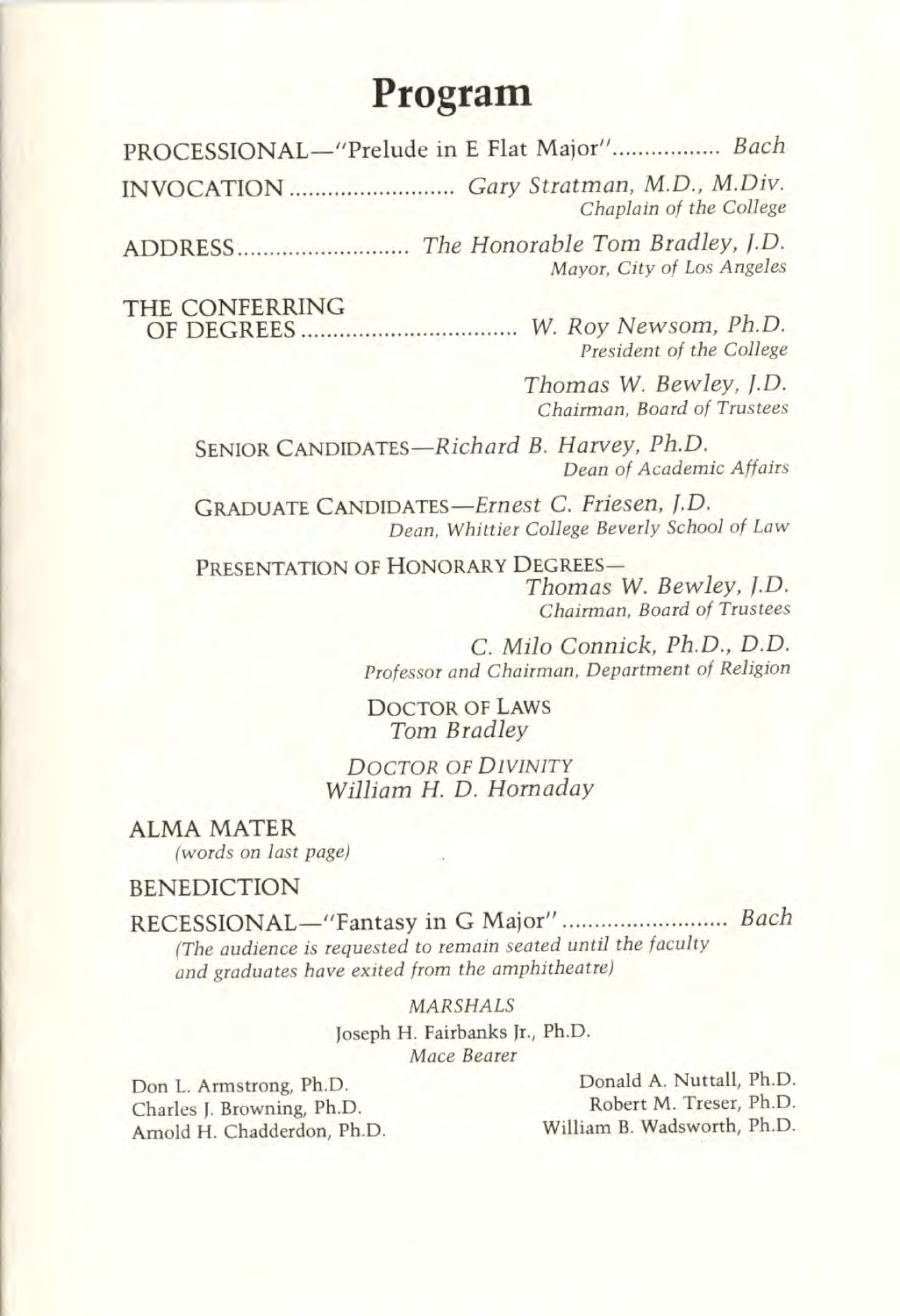#### CANDIDATES FOR DEGREES ACADEMIC YEAR 1975-76

HONORARY DEGREES DOCTOR OF LAWS Thomas Bradley DOCTOR OF DIVINITY William H. D. Homaday

#### MASTER OF ARTS

Gail Rohrback Barlass (BA. Whittier College) John Duane Cole (B.A. Whittier College) Joan Berger Colman (BA. San Fernando Valley State College) Barbara Lou Dahl (BA. Whittier College) Deborah Kay Harding (BA. Whittier College) Nancy Terbeek Huttle (B.A. Univ. of Southern California) Debra Alison Brown Keener

(B.A. Calif. State Univ., Chino)

Vicki Sharon Kincaid (BA. San Diego State College) Candice A. Olander (BA. San Diego State College) Jewel Ann Pendleton (BA. Calif. State College, Long Beach) Pamela Sue Pew (BA. Whittier College) Mary Juliet Rivera (BA. Whittier College) Amanda M. Roston (B.A. Univ. of Southern California)

Joan Cheryl Schaafsma (B.A. Whittier College)

Coralie Miller Wonder (BA. Long Beach State College)

#### MASTER OF ARTS IN EDUCATION

Glenus Redman Bateman (BA. Whittier College) Heather Jacques Brown (BA. Biola College) Dennis Lee Busse (BA. Calif. State College, Long Beach) James Patrick Casey (BA. Stanford University) Robert Clutter (B.S.Ed. Kansas State Teachers College)

Harold Conley (B.A. Whittier College) Carole Ann Cross (BA. Los Angeles State College) Maxine Mickey Davis (Winthrop College) Anthony Ralph DellaZoppa (B.S. Loyola University, Los Angeles) Mary Gormly DeSantos (BA. Immaculate Heart College)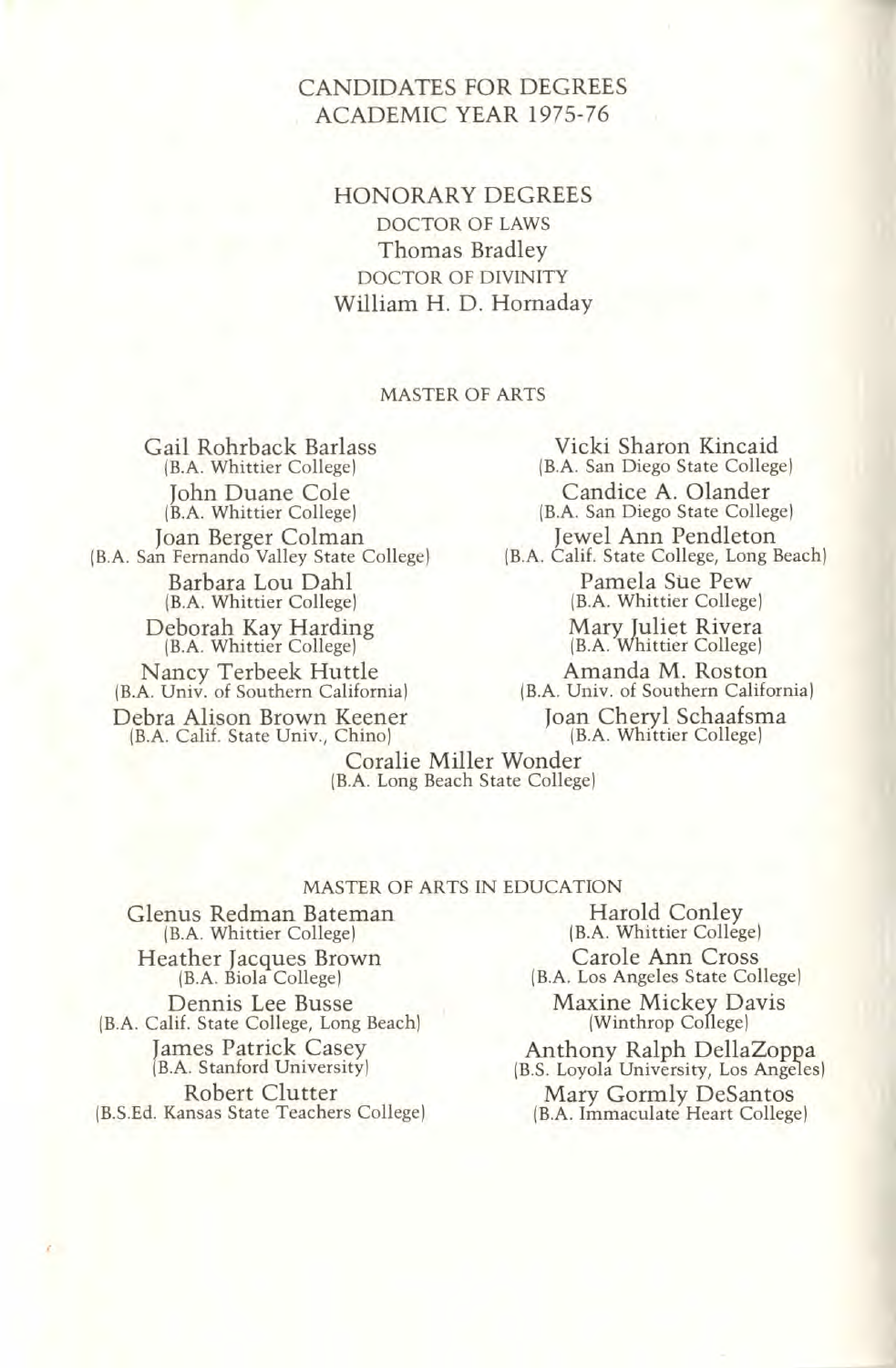#### MASTER OF ARTS IN EDUCATION (continued)

Dorothy Cazares Dixon (B.A. San Diego State College) Chung Yee Ha (BA. Chu Hai College, Hong Kong) Kent Allen Harris (BA. Calif. State College, Fullerton) Grace Anderson Heggie (B.A. Whittier College) Justin B. Hickey (B.S. Univ. of Southern California) John Allen Hodges (BA. Stanford University) Patricia Newsom Hodges (BA. Stanford University) Margaret Bennett Hughes (BA. Whittier College) William Otto Kuehl (BA. Whittier College) John Kumar (BA. Pasadena College) Jerlyn Ann Mask (BA. Los Angeles State College) Gary James McHatton (BA. Whittier College) Hugh Brooks Mendez (B.S. Springfield College) Larry Dan Merritt (B.A. Purdue University)

Charles D. Nichols (B.S. Tarkio College) Edward Walter Nilsen (B.S.Ed. Eastern Illinois Univ.) Patricia Blair Rahm (B.S. Immaculate Heart College) Roger Salinas (B.S. Eastern Illinois Univ.) Jerry D. Schlegelmilch (B.A. Calif. State Polytechnic College, Pomona) Patricia K. Seares (BA. Whittier College) Dorothy Reveles Smith (B.F.A. Univ. of Southern California) Etta Marie Smith (BA. Fresno State College) Shelly Elaine Spiegel (B.S. San Fernando Valley State College) Mary Lou Street (B.A. Calif. State College, Long Beach) Daniel James Thomas (B.A. Whittier College) Helen Louise Turner (BA. Mount St. Mary's College) Adriana Agnes Widdicombe (B.S.Ed. State Univ. Teachers College, N.Y.) James Orrin Wilcox (BA. Calif. State College, Long Beach)

#### MASTER OF ARTS IN SCHOOL COUNSELING

Eleanor Lorraine Arnold (BA. Wesleyan University) Donald James Banderas (B.S. University of Oregon) Sandra Gordon Deitz (BA. Whittier College)

Kenneth MacLeód Fairlie (BA. Sir George Williams Univ., Canada)

June Kiyoko Kurisu (B.A. Los Angeles State College) Woodrow Odanaka (BA. Carlton College) Illene Russell Pierre (B.S. Longwood College) Jose Felix Romero, Jr. (B.A. Colorado State College)

Rosemarie Whitworth (B.S. Auburn University)

#### MASTER OF ARTS IN TEACHING

#### Carol Ann DiLella Burgess (BA. Whittier College)

#### MASTER OF SCIENCE

Frank Thomas Baele (B.S. Calif. Polytechnic State University, San Luis Obispo)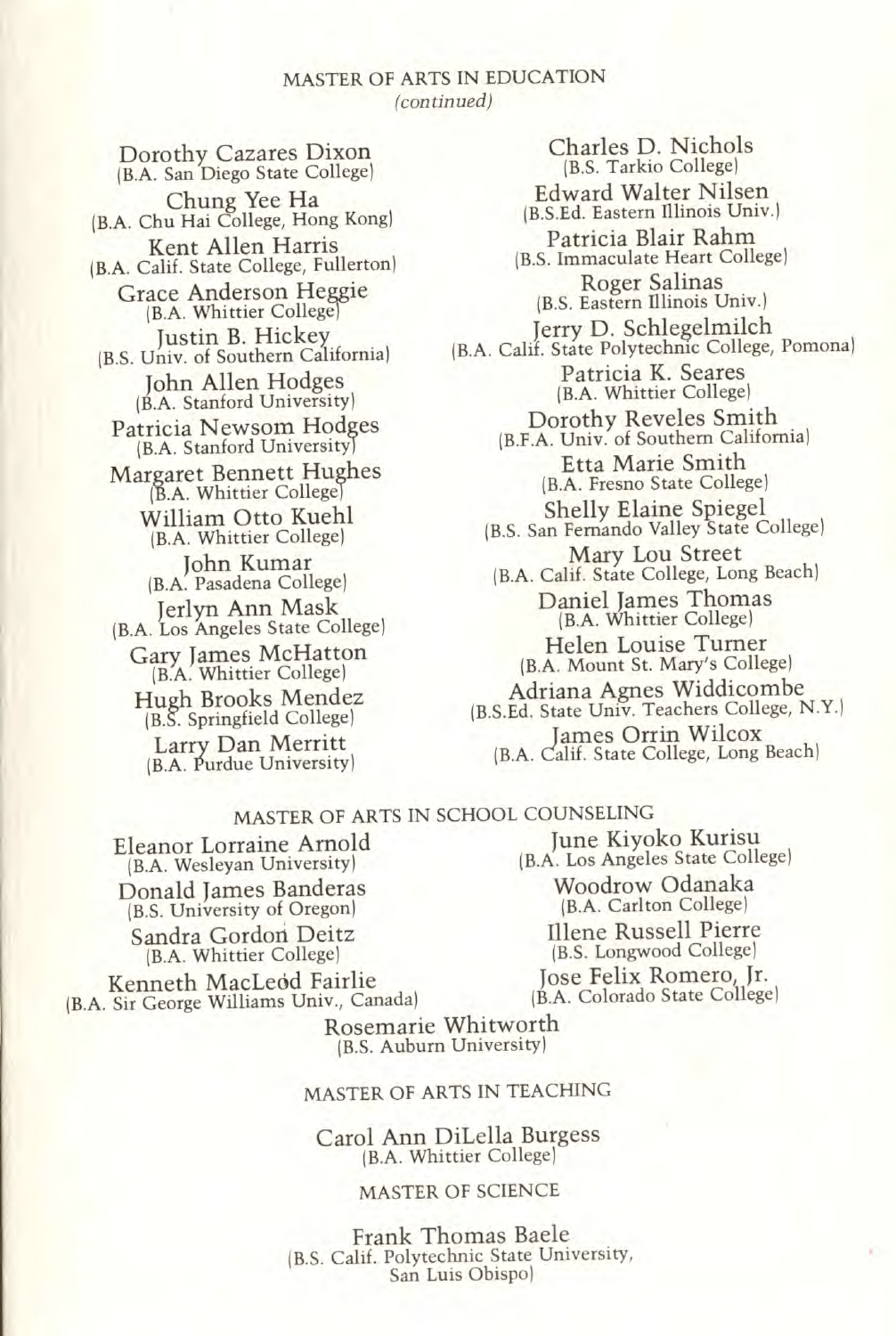#### BACHELOR OF ARTS ACADEMIC YEAR 1975-1976

Lance Duane Ackley Santa Fe Springs Steven C. Ai Honolulu, Hawaii Darlene Janeane Allen Chino Andrea Robin Alloy Whittier Baron Masanobu Arakawa Los Angeles Michael Joseph Arcadi Whittier Carol Ann Baca Whittier Rochelle Elaine Baker Los Angeles Judy Diana Ball Downey Eugene Lucilo Banday Wilmington Elizabeth Jane Barrett Phoenix, Arizona James Lee Behrens Hemet Johnetta Jacquelyn Bennett Compton Alvin Terrell Bernstein Long Beach Denise Ann Beyers Burbank Shari Lynne Bingaman Laguna Niguel John Knight Bingham Honolulu, Hawaii Melinda Lee Blackwood Saudi Arabia LeeAnn Wilma Bon Montebello Mark William Bonner Sylmar Carol Cabell Bowman Whittier \* \* \*Dennis John Bowman Covina

Diane Marie Brazan La Mirada Elizabeth Helena Brennan Woodland Hills Jacqueline Larson Burton Pomona Sherald Yvonne Byers Los Angeles Dominic Louis Castro Whittier Lynn Michele Chesley La Mirada Dan Hiroshi Chikami Paramount Larry Douglas Christian Los Angeles Susan Cochran Palo Alto Rebecca Lynne Coffey Whittier Christopher John Conlin Whittier Peter Bernard Corneliussen Santa Cruz Laurie Midby Corning Whittier Douglas Michael Culhane Downey Kenneth Scott Daneman Beverly Hills Alan Christian John Danielsen San Gabriel \* \* \*Deborah Sue Daust Whittier Richard Reyes Davalos National City Scott Jules Davidson Natick, Massachusetts Brian Conrad Davis San Gabriel Susan Lynn Davis Burbank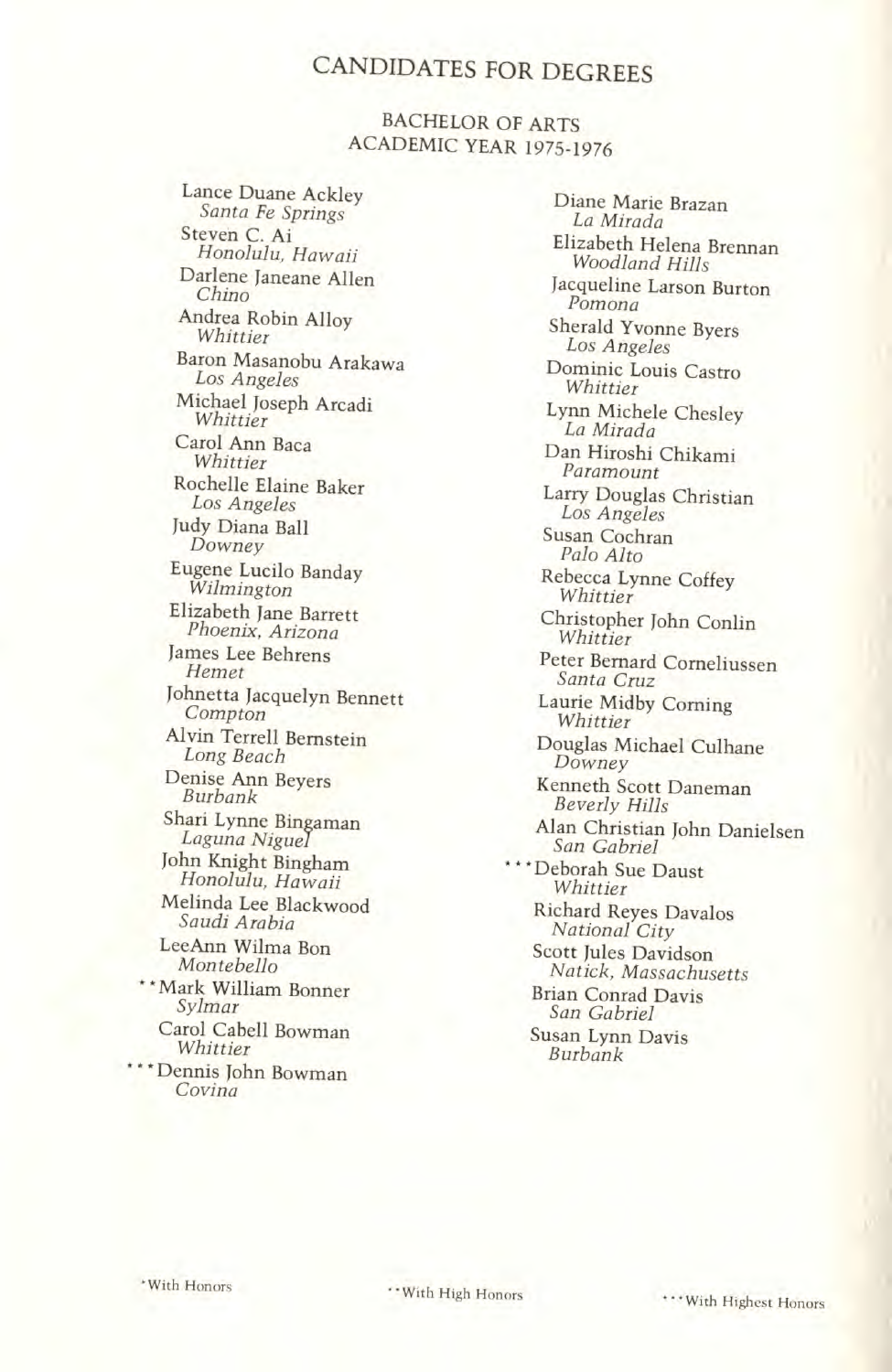#### BACHELOR OF ARTS (continued)

Carolyn Marie Dawson Los Angeles Nancy Ann Del Signore Temple City \* Robert H. Dewberry Montebello Marcia Kathryn Dick Whittier Linda J. Dinsmore San Gabriel William Phillip Dober Downey Harry Anthony Dolen Buena Park \* Margaret Donnellan Whittier Thomas Edward Downing Whittier Sergio Duarte Los Angeles Lawrence Alan Duncan San Gabriel Cristina Margarita Durazzo Mexico Ann Marie Eggers La Puente Debra Jean Eckstrom Scottsdale, Arizona Steven Scott Elliot Tarzana Steven Kenneth Ertel Arcadia Leslie Sarah Etheridge Whittier Randi Cara Feinberg Short Hills, New Jersey Maria Araiza de Flores Pico Rivera Theresa Anne Flores Santa Fe Springs Jean Lorraine Foley Fullerton

Stephanie Renée Forster Tucson, Arizona Karen Tina Fraad Thousand Oaks James Vick French Barstow Gretchen Louise Fulop Portland, Oregon Cynthia Jean Gallego Huntington Beach Rodney Lewis George Bellflower John Francis Getz Whittier Judith Baker Gewertz Whittier Stephen Lee Gilbert **Whittier** Steve Craig Gillespie Monrovia Josephine Ann Gonzales Marina Yolanda Gonzalez El Monte Rex Gaffney Grigg Buena Park Alan Jeffrey Groos Rochester, New York Paul Grimm Haack Downey Mallory Ann Hall Whittier Debra Kikue Hamamoto Honolulu, Hawaii Mary Susan Hansen Chula Vista \*David Tab Harris Whittier Evelyn Ruth Harrison Whittier Robin Heline Hartman Needham, Massachusetts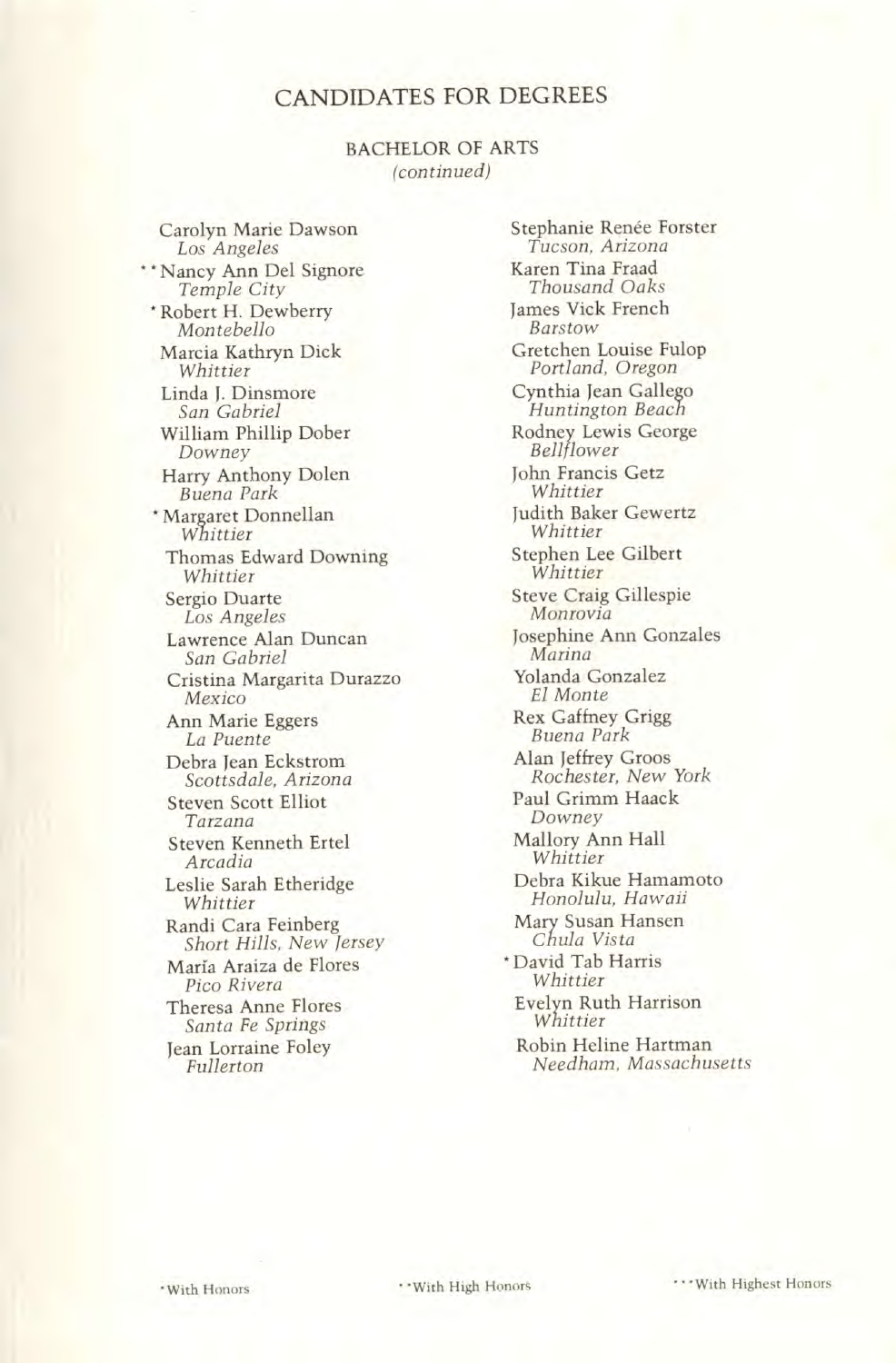#### BACHELOR OF ARTS (continued)

Ronald Martin Heberger Downey \* Monica Elsie Hehien Portland, Oregon Cydney Lyn Heiden Fullerton Paul Edward Hilgers Del Valle, Texas \* Laurel-Rose Hoffman Westport, Connecticut Susan Lynn Hollingsworth Ben Lomond Tyrone Lynn Hooper Houston, Texas Pamela Sue Hostetter Whittier Penelope Ann Howes Garden Grove Beverly Jeanine Hughes St. Louis, Missouri Kathleen Diane Shields Hulsebus Glendale Gloria Ann Hurtado Pico Rivera Stacey Huson Santa Ana Benjamin Okoye Ifeagwu Nawfia Town, Nigeria Patricia Jane Israel Palo Alto

Stephen George Jacobs Whittier Stephen Edward Jarvis Covina Thomas Elbert Johnston, Jr. Westminster \*Bradley Stephen Kachaturian Whittier \* \* Julie Marie Kahler Lancaster Eve W. Kinkead Dayton, Ohio \* \*Karen Marie Klebmgat La Mirada Larry Craig Knauer Van Nuys Robert Lewis Koffman La Mirada Darlene Koucky Whittier Ellen Kay Kuhn Pomona Donald Alvin Lahr Santa Maria Sue Evelyn Larkins Whittier Karen Lee Laskey Chino Bernadette Akana Lee Honolulu, Hawaii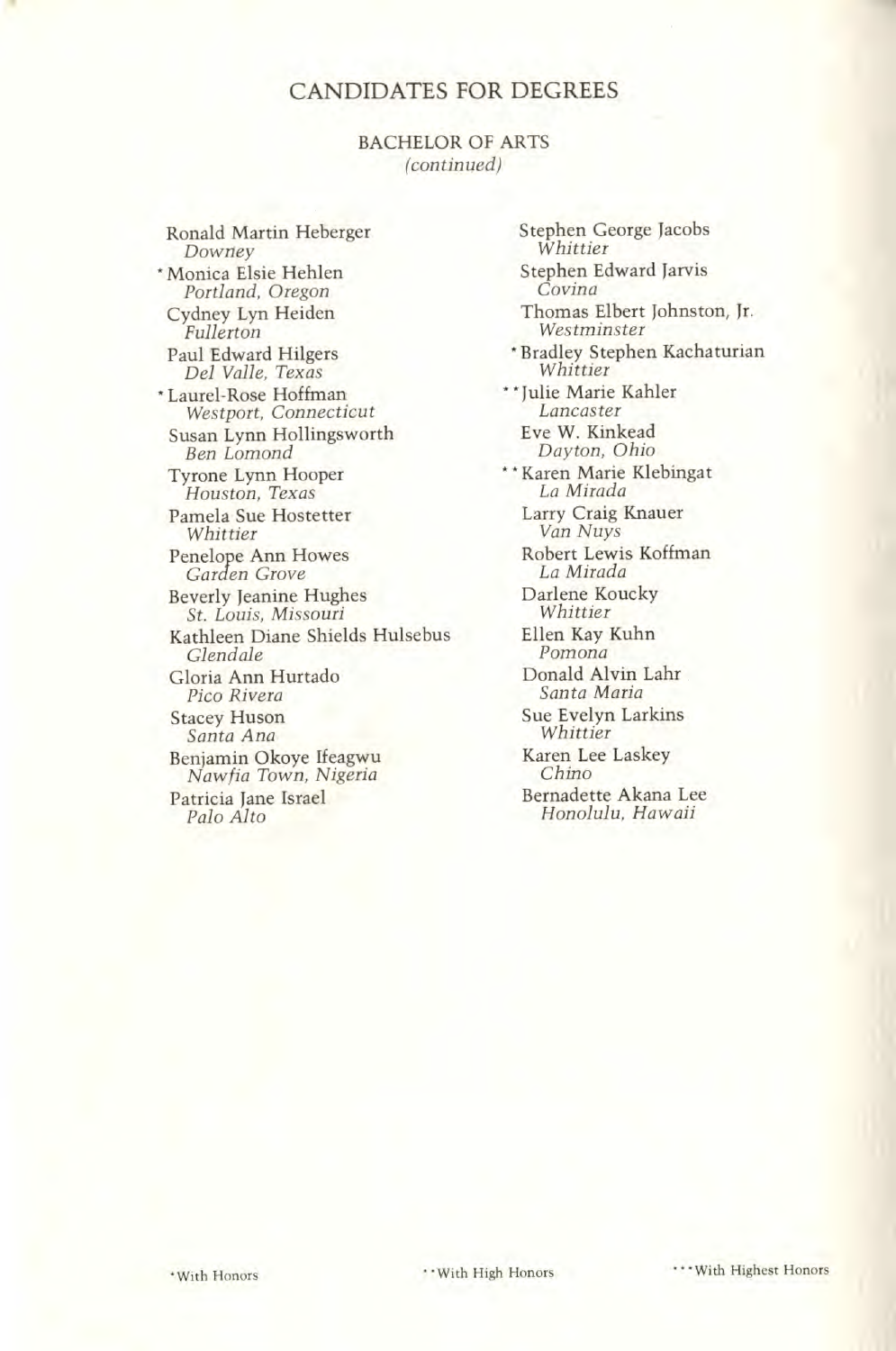BACHELOR OF ARTS (continued)

Eve Chi-Ying Lee Wanchai, Hong Kong Jeanette Lee San Diego Jenda Spindle Lee La Habra Mary Catherine Lee Branford, Connecticut Maura Yuking Lee Honolulu, Hawaii Bruce Wendell Lewis Altadena Michael Eugene Leyva Phoenix, Arizona Cynthia Ann Lightner Watsonville James Lawrence Macdonald, Jr. Whittier Peter Edgar Makowski Denver, Colorado Helen Scott Manriquez Whittier Robert K. Mánthorne Alhambra Dante Alfonso Marinelli Whittier Diane Marie Markoskie San Francisco Constance Love Marshall Brooklyn, New York Sharon Irene Mason Whittier

William Mayoral, Jr. Los Angeles Gayle Lee Mays Whittier Patricia Ann McCart Vallejo Michael James McClellan Whittier Corinne Mildred McConkle Brea Susannah Anne McCoy Honolulu, Hawaii Leslie Allyn McLellan Norwalk Paul Dwaine McNulty Montebello John Lynn Mellotti Downey Eugene Magarito Mendoza Rosemead John Duncan Miller Fullerton Debra Sue Mills Tempe, Arizona Joseph Michael Mona Whittier Mark B. Montgomery Huntington Park Rosary Nancy Moreno Holtville Richard Durand Yoshikazu Mon Los Angeles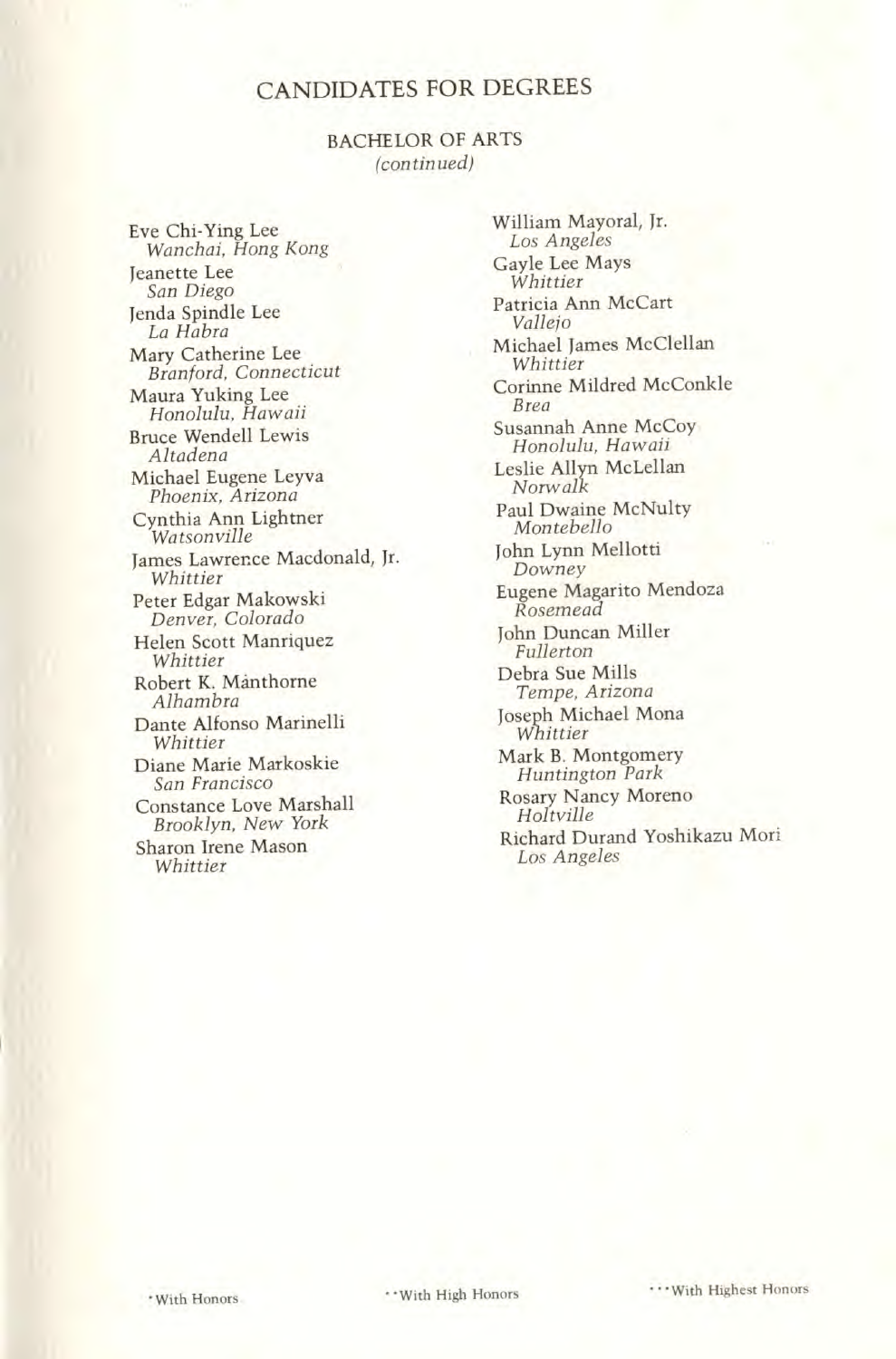#### BACHELOR OF ARTS (continued)

Martha Carol Mork Carroll Lynn Padilla Whittier Whittier<br>whittier Wuñoz Hyo In Paik Phyliss Frances Muñoz<br> *Hyo* In Pai Whittier Arcadia<br>
Marie Murphy Carol Nancy Park Catherine Marie Murphy Carol Nancy<br>Falls Church Virginia Whittier Falls Church, Virginia Mhittier<br>
Shard Dudley Naff (Blaine Pauley Richard Dudley Naff<br>San Mateo Robert Bixby Neuenschwander Whittier Long Beach<br>Whittier Long Beach<br>Indy S. Newton Lori Jean Peel Cindy S. Newton Lori Jean Pe<br>Arcadia La Palma Ronald SiuKong Ng Lorna Lynn Pera<br>Middle Hill Hong Kong Hill Hillo, Hawaii Waterloo Hill, Hong Kong Hilo, Hawaii Nancy Ann Nieman Adele Maria I<br>Commerce Austin, Texas Commerce<br>
Debra Persons Jentry Lee Nix, Jr.<br>Debra Persons Downey La Puente<br>
methia I ynn Norman (Brit Von Peterson) Cynthia Lynn Norman Eric Von Peterson<br>Torrance Torrance Torrance<br>
Torrance<br>
Torrance<br>
Arthur Edward Pigott Willie Cole Norman, IV<br>Los Angeles David Michael Nyberg James Steven Pirtler<br>Mittier Los Angeles Whittier<br>
Los Angeles Museum Iames Vincent Preston Lee Ann Nyvold James Vincent James Vincent Press, Colorado Colorado Springs, Colorado Whittier Nancy Estella Olvera<br>
Pico Rivera<br>
Long Beach<br>
Long Beach Pico Rivera<br>
ishaal David O'Shea<br>
Salman Rabieassl \* Michael David O'Shea Salman Rabiea<br>Tehran, Iran La Puente<br>
ndré Theodore Pacheco<br>
Sylvia Ann Ramos André Theodore Pacheco Sylvia Ann Ramos<br>Sente Fe Springs Pico Rivera Sante Fe Springs Janet Susan Pack Anaheim

Los Angeles<br>Vernon Duane Pearson, Jr. Lorna Lynn Peralto Palos Verdes Peninsula<br>James Steven Pirtle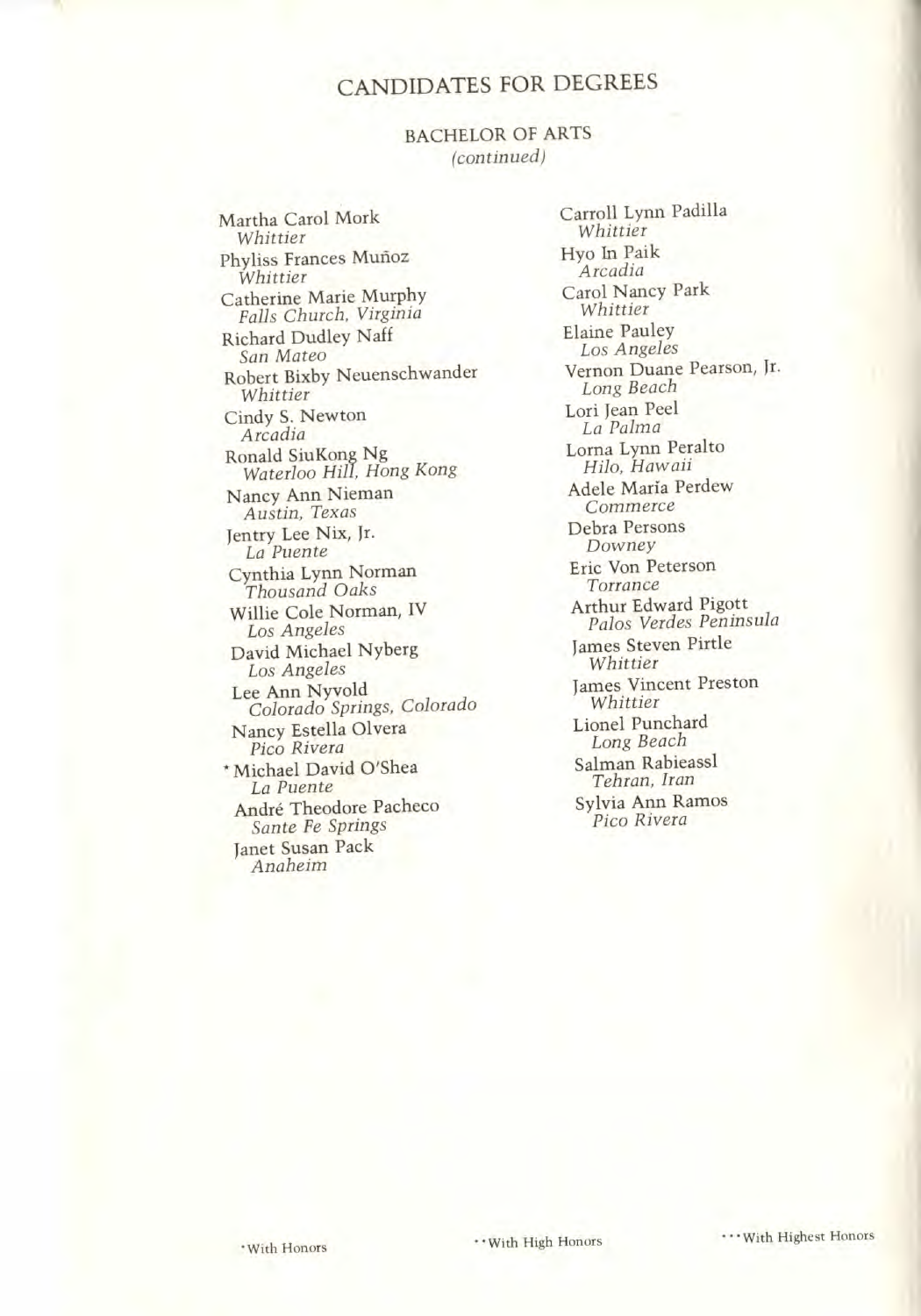BACHELOR OF ARTS (continued)

Eileen Ann Reading Whittier Allen Robert Reedall, Jr. Whittier Barbara Miller Reeves Whittier Mary Ann Regilio Newhall Elizabeth Rhodes Reich Mesa, Arizona Wendy Rae Retzlaff Arcadia Ralph Omar Ringgold Pasadena Phillip Roa Pica Rivera Phillip James Roddy Norwalk \* Cheryl Kay Bates Rodriguez Anaheim William Richard Rolfing Sylamore, Illinois John Anthony Romano Alhambra Gina Lynn Rosenberger Temple City Linda Susan Rubenstein Hartsdale, New York Nadene Louise Rube Whittier Alexis Ann Ruiz La Mirada Carol Lee Russell Camp Springs, Maryland

Alice Jane Salcido Pica Rivera David Reuben Salcido Norwalk Sheilah Janet Sanders Wilmington Richard Walter Scaffidi Gardena Roxanne Schnell Monterey Park Catherine J. Schroder Whittier \*Lisa Gail Schwartz Pueblo, Colorado Lori Gaye Schwartz Pueblo, Colorado Lisa Kim Slettengren Dhahran, Saudi Arabia Roxann Lynette Smith Whittier Yolanda Smith Altadena James Willard Snow Anaheim Cheryl Irene Snyder Garden Grove Thomas William Somers Arcadia Constance Eileen Spencer Compton Nancy Lee Spencer Monrovia \* John Frederick Squires El Monte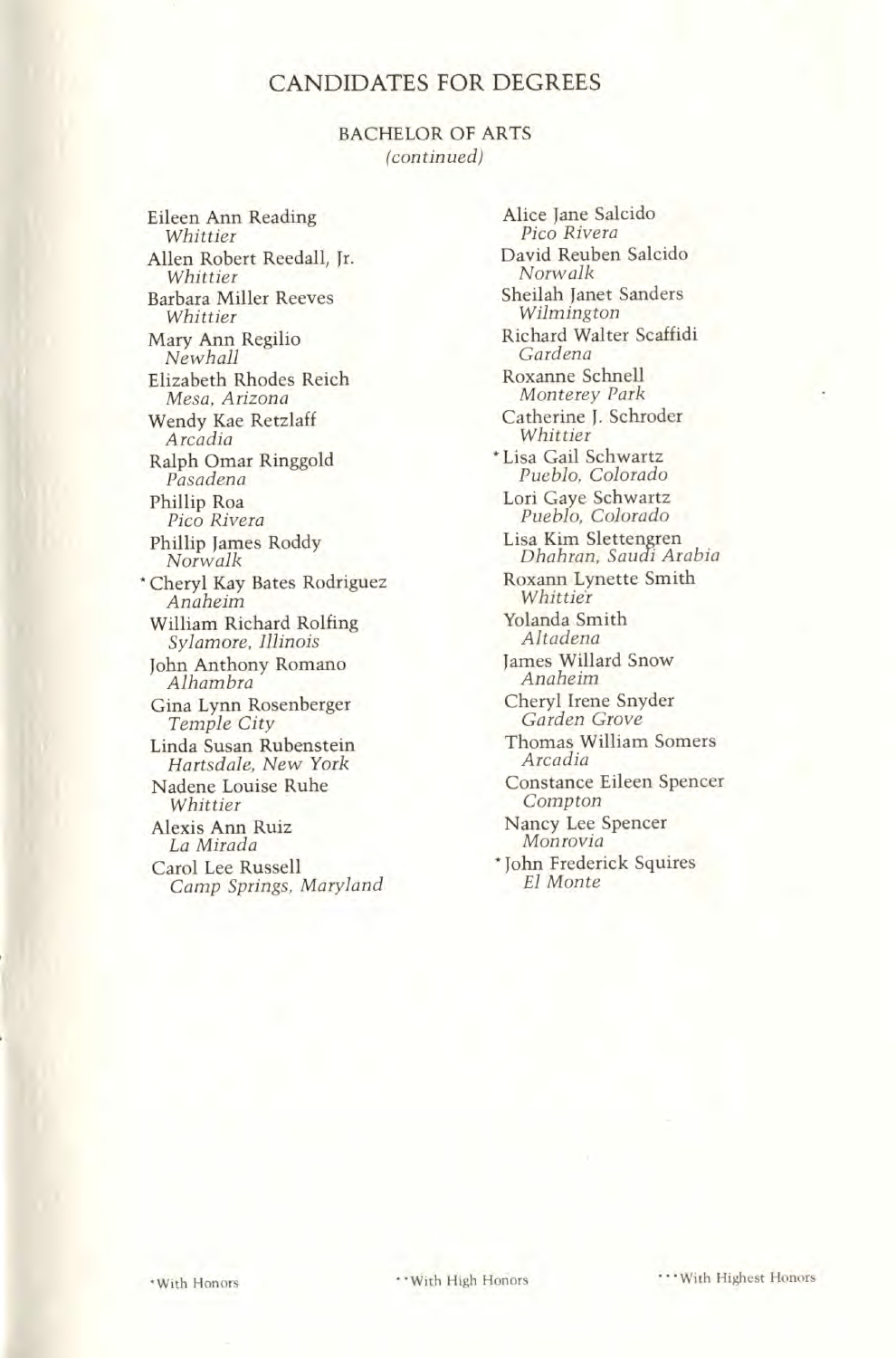BACHELOR OF ARTS (continued)

Patricia Kano Squires El Monte Melanie Sue Starts Whittier Susan Verlyn Stepek Fullerton Thomas Earl Sweetser Santa Ana Robert Oreste Taddeo San Marina Kathryn Ann Tassos Downey Cynthia Lynn Terrell Rowland Heights Susan Lee Tharp Long Beach Mary Elizabeth Theroif Whittier George Richard Todd La Mirada David Masami Tokuyoshi Ryde Mindy Toll Phoenix, Arizona Gary Lee Towell **Torrance** Dana Paul Tunison Whittier Richard W. Valenzuela Alhambra Rick Michael Vartanian Huntington Park Robert Veas Whittier

Dorothy Ventura Whittier Gerald W. Vigliotti Whittier Jeffrey Anthony Wald Whittier William Andrew Waldo Montgomery, Alabama \* \* Darrell Eugene Walker Los Angeles Maurice Lemuel Knowles Walker Los Angeles Stephen Gregory Webster Arcadia Gale Robin Weselis La Palma Pamala Gail Wesley Inglewood Rodger Morris White, Jr. North Highlands \* Sandy Kathleen Wise Mountain View Dan Wojkowski Orange Alex Yiu-Man Wong Kowloon, Hong Kong Evelyn Katherine Woo San Francisco \* \* Valerie Woodring San Diego Stephen Michael Wright Scottsdale, Arizona

\*With Honors \*\*\* With High Honors \*\*\*\* With Highest Honors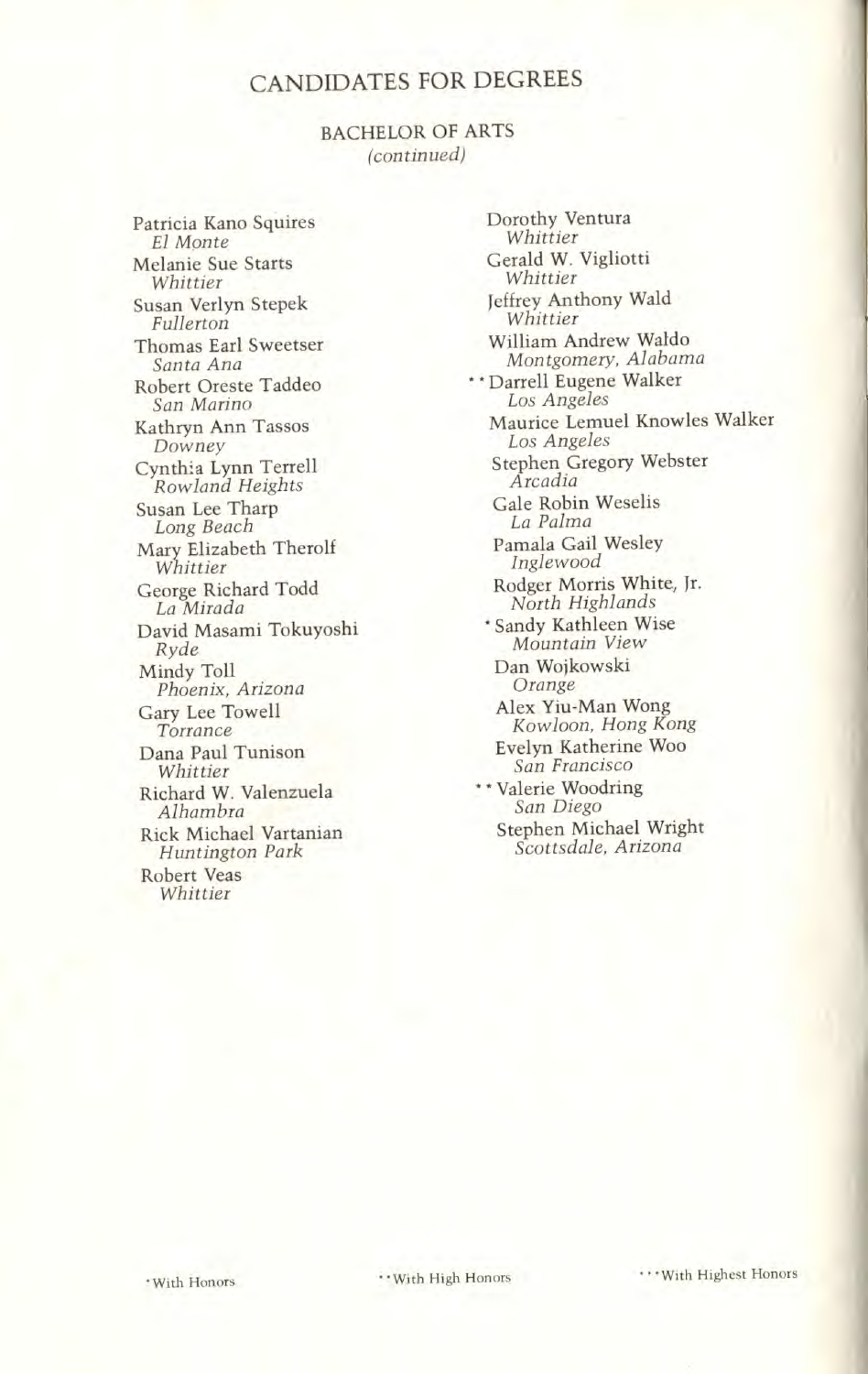BACHELOR OF ARTS (continued)

Takashi Yamaguchi Yamagata-ken, Japan \*\*\* Joy Ona Yamamoto Culver City Kevin Russell Young Long Beach

Steven Robert Zerkie Vista Thaddeus Arthur Ziemniak Monterey Park John Patrick Zinn Cerritos

#### CANDIDATES FOR DEGREES

#### SUMMER 1975

Corydon Jay Andersen Whittier Herman Bruce Aranda Rawlins, Wyoming Rosemary Chavez Baithaser Whittier David Nathaniel Bigelow Alhambra Carol June Caldwell Costa Mesa William Dexter Calkins Whittier Patricia Christine Calvert Chula Vista Robert John Campbell Long Beach Aaron Chang San Gabriel John Arbrie Craig Whittier Donald Keith Crow Redondo Beach Gail Ann Derico La Habra Vivian Kay Ermoian Bellflower Susan Earline Garrettson Philadephia, Pennsylvania Anthony Phillip Gonzales Whittier Mark Alan Hettinger Lakewood Carol Tracy Inge Los Angeles

Gregory Landon Johnson Los Angeles Sandra Lynne Johnson Whittier Scott Goodman Jones San Jose Dolores Lynn Kalcevich La Habra Soren Kiilerich-Hansen Copenhagen, Denmark Jenenne Roberta Macklin Los Angeles Wayne Morgan Manzo Norwalk Leroy Myles Pasadena Mardy Dominguez Olivas Baldwin Park Abdulrahman Abdulrahim Owaidah Koba Medina, Saudi Arabia Richard Peña Whittier Nora Rufail Whittier Rosemary Reina Smith Hacienda Heights Joan Patricia Stevens Alhambra Roslyn Antoinette Willis Compton Ken Hsiuchuan Wu Nishinomiya-Shi, Japan

\*With Honors \*\*\*With High Honors \*\*\*\*With Highest Honors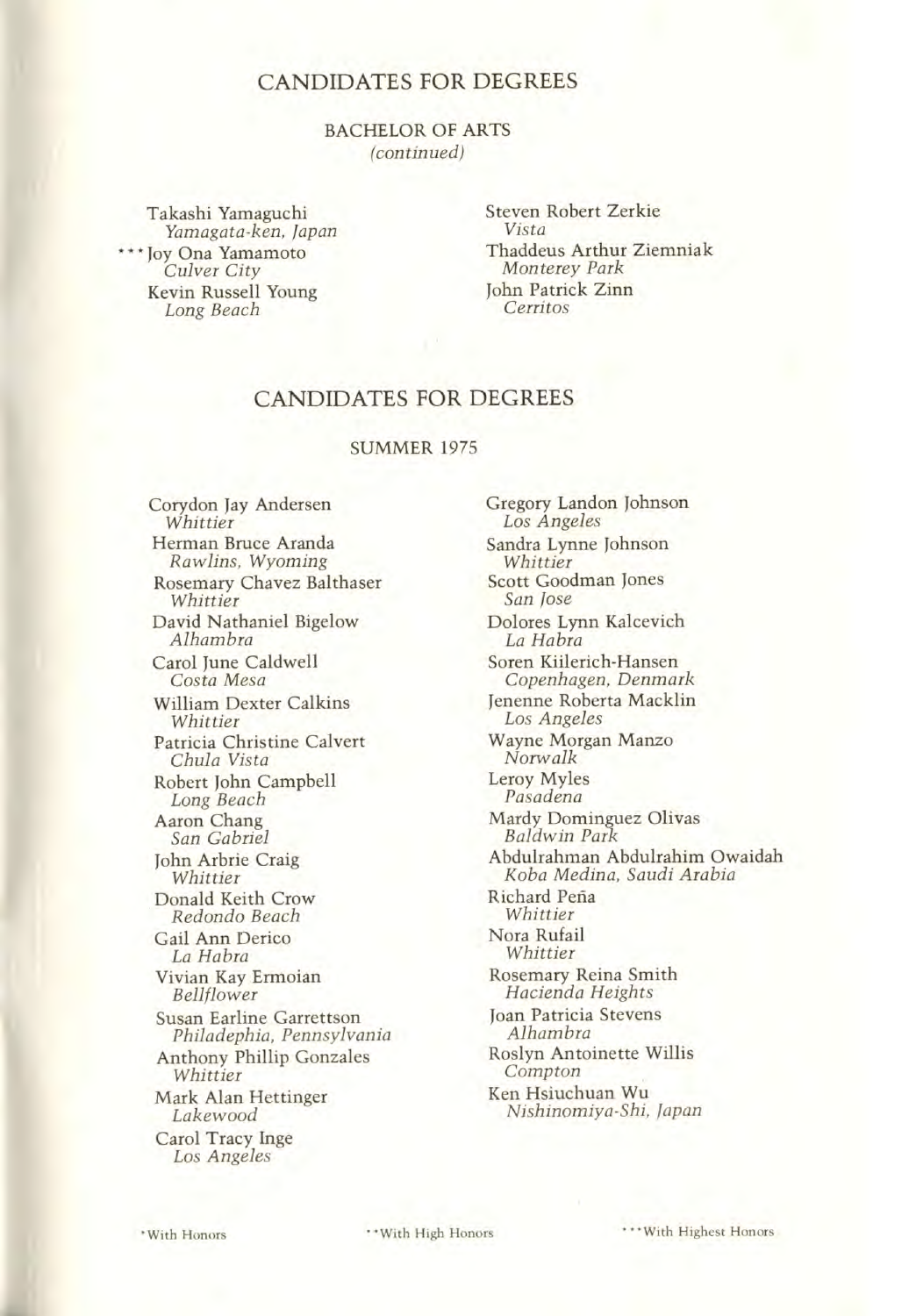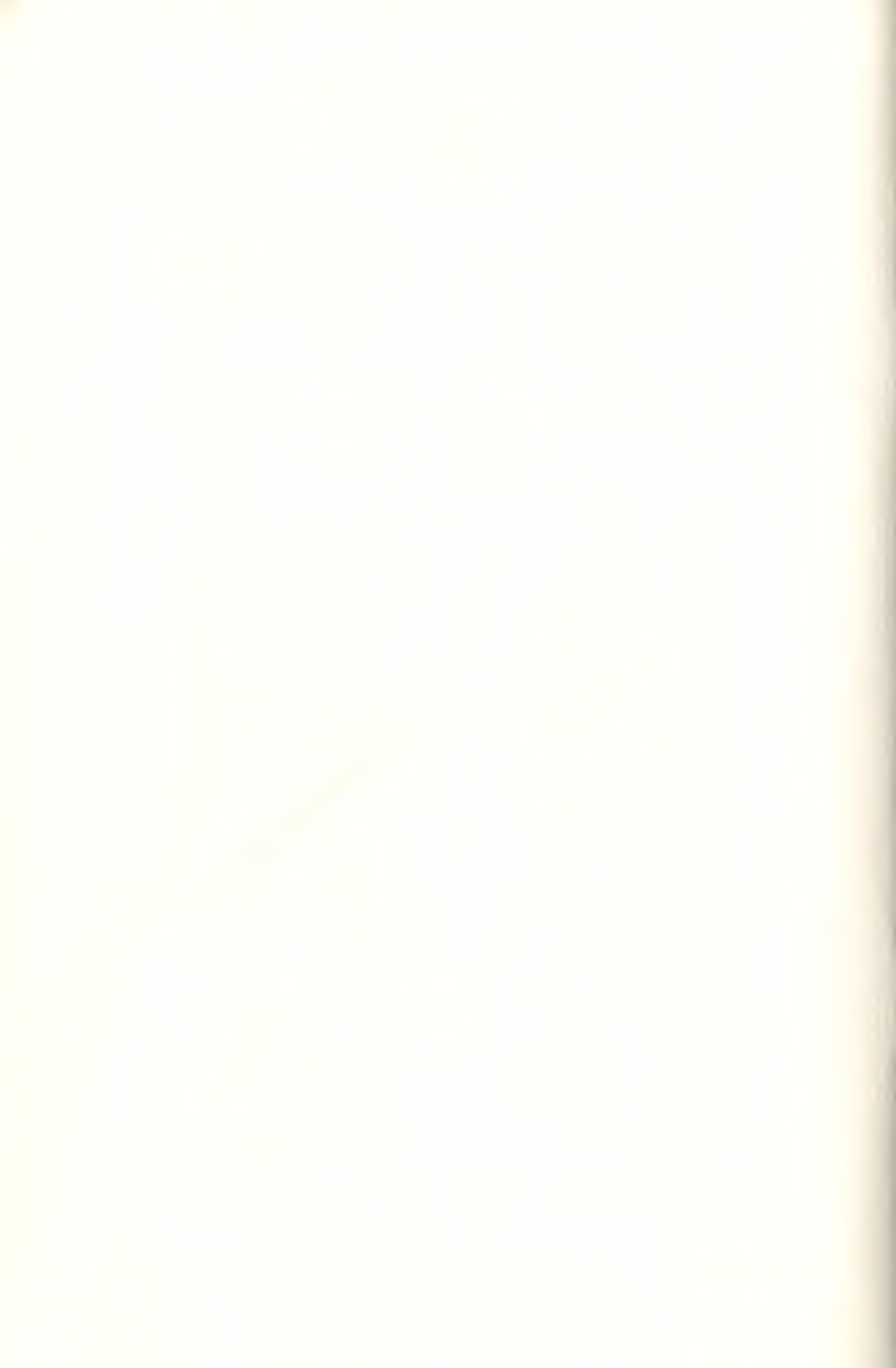President and Mrs. Newsom and Members of the Faculty Invite You to Attend the Informal Reception for the Class of 1975, their Parents, Relatives and Friends 6:00 P.M. Poet Quad

#### ALMA MATER

When the dews of eve are falling, Glistening on the campus loved so well.

Then our hearts to thee are calling Dear old Whittier we love so well.

#### **CHORUS**

Our hearts belong to thee forever, They thrill with love for thee most dear, Our loyalty fades never,

We'll be ever true to Whittier.